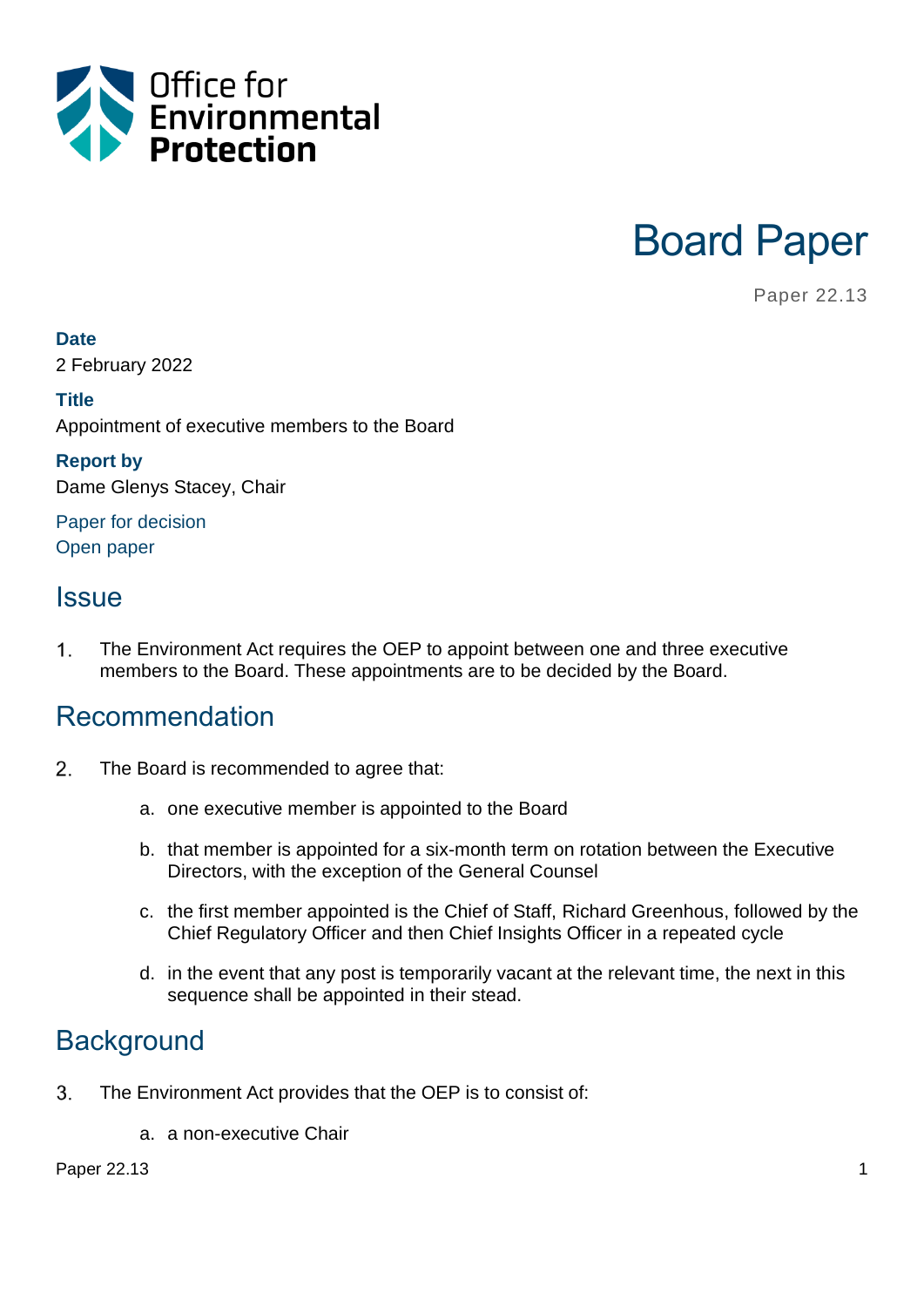- b. at least two, but not more than five, other non-executive Board members
- c. the Chief Executive, and
- d. at least one, but not more than three, other Executive members.
- 4. The Executive members are to be appointed by the OEP.
- 5. It is established good governance that non-executive members are in a majority on any Board. The Environment Act sets out that a meeting of the OEP is only quorate when a majority of members present are non-executive.
- 6. The OEP's governance framework sets out that all Executive Directors will be expected to attend each Board meeting. Executive Directors have been recruited to job descriptions that set out that they will either be a member or report regularly to the Board.

# Analysis

- $7<sub>1</sub>$ Public bodies have a range of arrangements for executive membership of their Boards. Some have a number of executive members, others reserve membership to the CEO. The arrangements for the OEP Board are set out in its enabling legislation.
- 8. All Executive Directors will be present at all meetings of the Board. They will each be expected to actively participate in discussion, and play their full part in supporting the Board reach its decisions. An appointment as a member of the Board will not affect access to, or participation in, the Board's discussions.
- 9. Decisions of the Board are ordinarily made by consensus. In the event of a vote, only members of the Board will participate.
- There may be some personal advantage to status as a member of the Board.
- 11. In proposing an approach for the OEP, the following are important:
	- a. The General Counsel is an Executive Director of the OEP, but also has a particular role as the senior legal advisor to the Board. The OEP is legally constituted as its Board. To preserve the General Counsel's ability to act as an independent advisor to the Board, in line with their regulatory responsibilities as legal professional, it is not recommended that they become a member.
	- b. Outside of this proposal, and assuming a Northern Ireland Board member is appointed the Board is to be constituted with a chair and five other non-executive members, and one executive member. There should remain an appropriate balance between executive and non-executive membership following the appointment of executive members. This argues for appointment of fewer executive members within the range permitted by law.
	- c. While the practical impact on the Board's decision-making may be limited, it is recognised that Board membership may confer status on the executive appointed. It would not support the effectiveness of the executive team as a whole to have one or more singled out for preference. A distribution of Board membership within the eligible Executive is preferred.